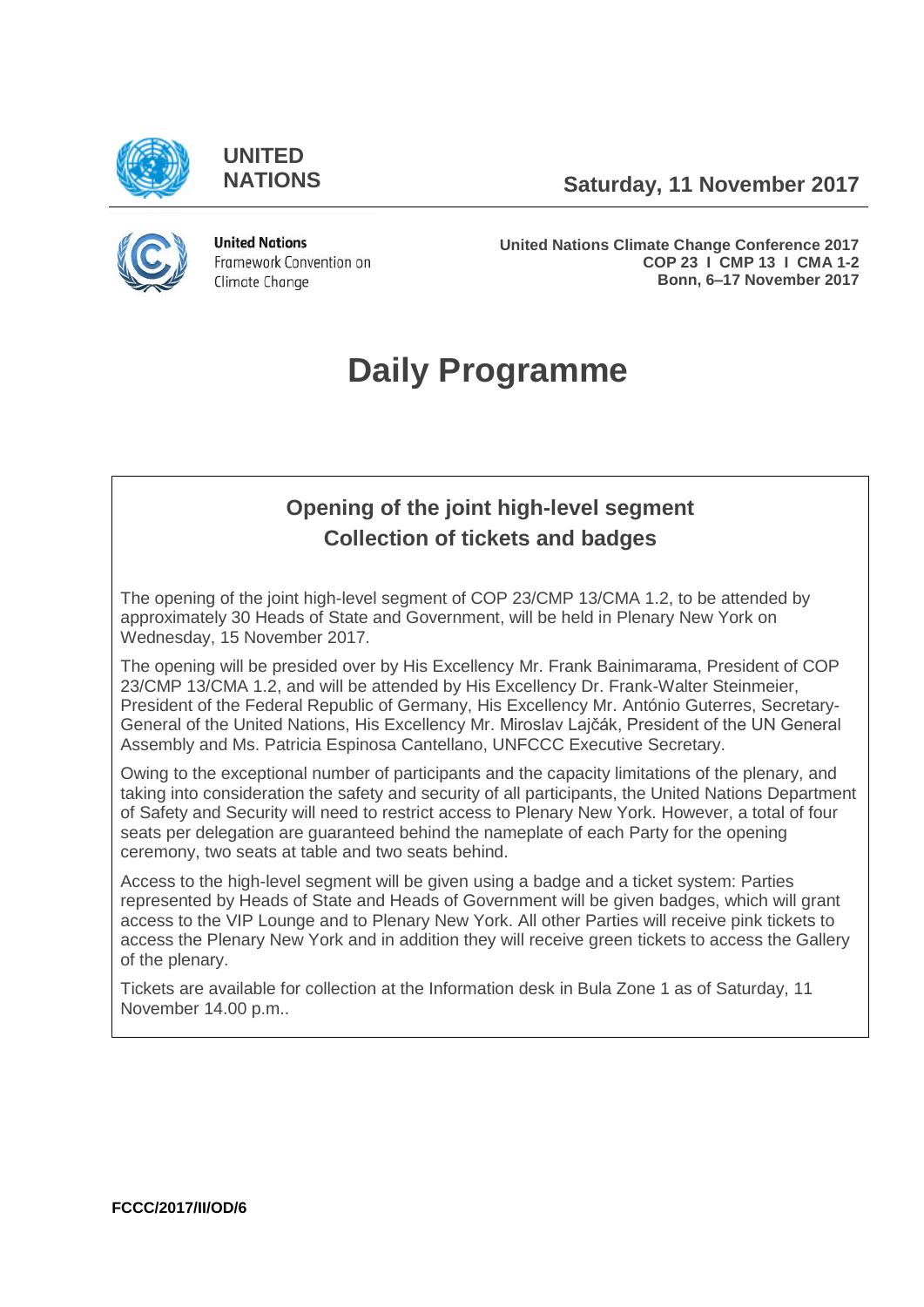# Today at a glance

### **MEETINGS OF THE CONVENTION AND PROTOCOL BODIES**

**[Conference of the Parties \(COP\)](https://grandreserva.unfccc.int/grandreserva/public/schedule?time=2017%2F11%2F11&conference_id=70&meeting_type=&body=4&webcast=0)**

**[Conference of the Parties serving as the meeting of the Parties to the Kyoto Protocol \(CMP\)](https://grandreserva.unfccc.int/grandreserva/public/schedule?time=2017%2F11%2F11&conference_id=70&meeting_type=&body=3&webcast=0)**

**[Conference of the Parties serving as the meeting of the Parties to the Paris Agreement](https://grandreserva.unfccc.int/grandreserva/public/schedule?time=2017%2F11%2F11&conference_id=70&meeting_type=&body=10&webcast=0)  [\(CMA\)](https://grandreserva.unfccc.int/grandreserva/public/schedule?time=2017%2F11%2F11&conference_id=70&meeting_type=&body=10&webcast=0)**

**[Subsidiary Body for Implementation \(SBI\)](https://grandreserva.unfccc.int/grandreserva/public/schedule?time=2017%2F11%2F11&conference_id=70&meeting_type=&body=5&webcast=0)**

**[Subsidiary Body for Scientific and Technological Advice \(SBSTA\)](https://grandreserva.unfccc.int/grandreserva/public/schedule?time=2017%2F11%2F11&conference_id=70&meeting_type=&body=6&webcast=0)**

**[Subsidiary Bodies \(SB\)](https://grandreserva.unfccc.int/grandreserva/public/schedule?time=2017%2F11%2F11&conference_id=70&meeting_type=&body=7&webcast=0)**

**[Ad-Hoc Working Group on the Paris Agreement \(APA\)](https://grandreserva.unfccc.int/grandreserva/public/schedule?time=2017%2F11%2F11&conference_id=70&meeting_type=&body=9&webcast=0)**

### **OPEN MEETINGS CLOSED MEETINGS**

**[Special meetings and events](#page-2-0) [Groups other than the Convention](#page-2-1) and Protocol [Bodies](#page-2-1) [UNFCCC and related events](#page-2-2) [Observer organizations](#page-3-0)**

# **[STATUS REPORTS ON CONSIDERATION OF AGENDA ITEMS](http://unfccc.int/meetings/bonn_nov_2017/in-session/items/10482.php)**

# **Traffic hold-ups due to demonstrations on Saturday**

Two demonstrations in connection with COP 23 are going to take place in Bonn on Saturday, 11 November. Police are expecting the event to go over peacefully, yet they are anticipating traffic obstructions along the routes of the protesters.

For further information on the demonstrations and the traffic situation, please click [here](https://bonn.polizei.nrw/sites/default/files/2017-11/Demonstrations_November11th.pdf) or follow the Bonn police on Twitter [#polizei\\_nrw\\_bn.](https://twitter.com/polizei_nrw_bn)

Please note that demands of the negotiation process might necessitate changes to this meetings schedule. For real-time information on all meetings, please consult the [live meetings schedule](https://grandreserva.unfccc.int/grandreserva/public/schedule?time=2017%2F11%2F11&conference_id=70&meeting_type=&body=&webcast=0) on CCTV and the [COP 23 conference calendar.](https://cop23.unfccc.int/calendar)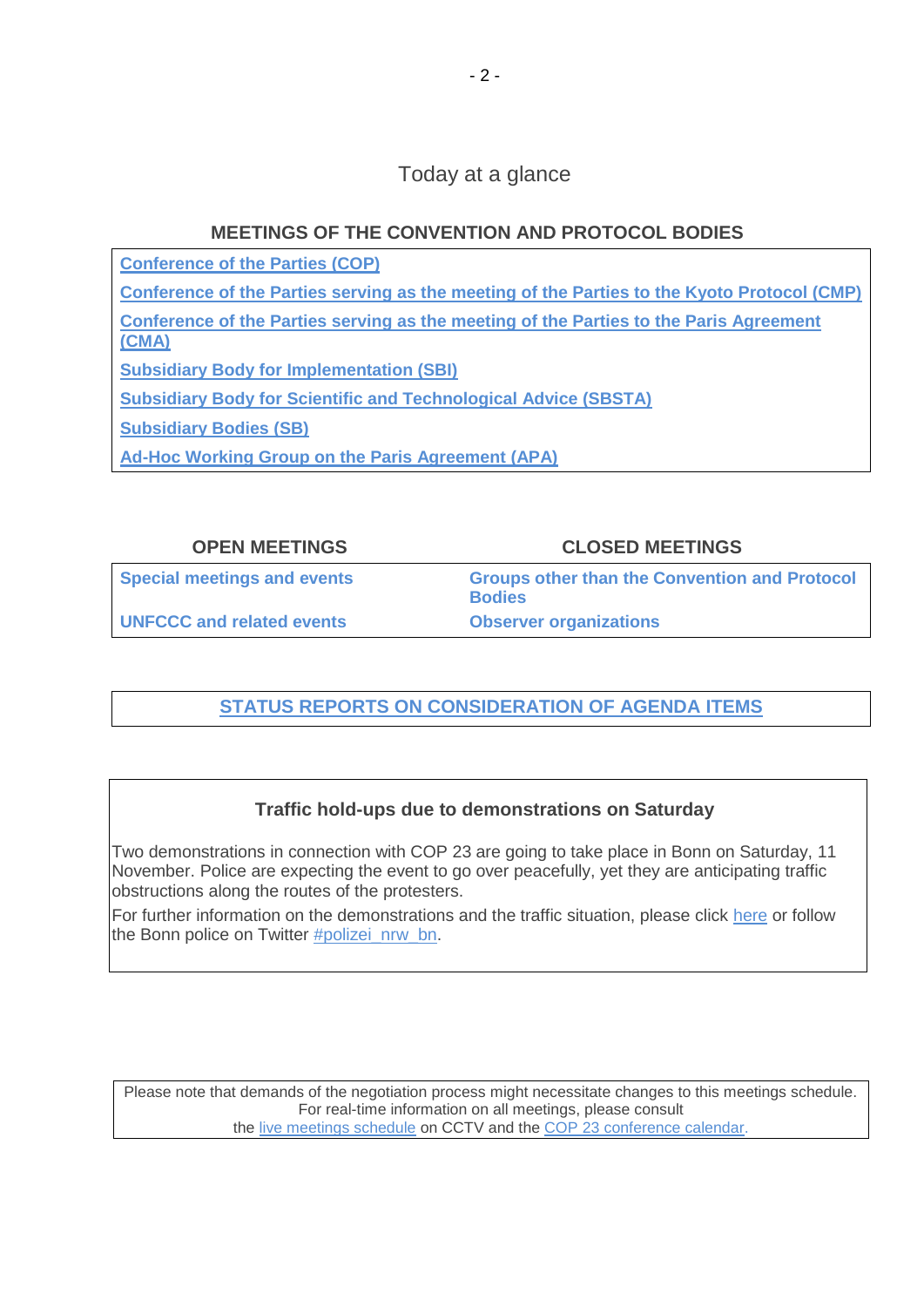# **[MEETINGS OF THE CONVENTION AND PROTOCOL BODIES](https://grandreserva.unfccc.int/grandreserva/public/schedule?time=2017%2F11%2F11&conference_id=70&meeting_type=&body=3%2C4%2C5%2C6%2C7%2C8%2C9%2C10&webcast=0)**

[Conference of the Parties \(COP\)](https://grandreserva.unfccc.int/grandreserva/public/schedule?time=2017%2F11%2F11&conference_id=70&meeting_type=&body=4&webcast=0)

[Conference of the Parties serving as the meeting of the Parties to the Kyoto](https://grandreserva.unfccc.int/grandreserva/public/schedule?time=2017%2F11%2F11&conference_id=70&meeting_type=&body=3&webcast=0)  [Protocol \(CMP\)](https://grandreserva.unfccc.int/grandreserva/public/schedule?time=2017%2F11%2F11&conference_id=70&meeting_type=&body=3&webcast=0)

[Conference of the Parties serving as the meeting of the Parties to the Paris](https://grandreserva.unfccc.int/grandreserva/public/schedule?time=2017%2F11%2F11&conference_id=70&meeting_type=&body=10&webcast=0)  [Agreement \(CMA\)](https://grandreserva.unfccc.int/grandreserva/public/schedule?time=2017%2F11%2F11&conference_id=70&meeting_type=&body=10&webcast=0)

[Subsidiary Body for Implementation \(SBI\)](https://grandreserva.unfccc.int/grandreserva/public/schedule?time=2017%2F11%2F11&conference_id=70&meeting_type=&body=5&webcast=0)

[Subsidiary Body for Scientific and Technological Advice \(SBSTA\)](https://grandreserva.unfccc.int/grandreserva/public/schedule?time=2017%2F11%2F11&conference_id=70&meeting_type=&body=6&webcast=0)

[Subsidiary Bodies \(SB\)](https://grandreserva.unfccc.int/grandreserva/public/schedule?time=2017%2F11%2F11&conference_id=70&meeting_type=&body=7&webcast=0)

[Ad-Hoc Working Group on the Paris Agreement \(APA\)](https://grandreserva.unfccc.int/grandreserva/public/schedule?time=2017%2F11%2F11&conference_id=70&meeting_type=&body=9&webcast=0)

# **OPEN MEETINGS**

### <span id="page-2-0"></span>Special meetings and events

<span id="page-2-2"></span>

| Time               | Title/Theme                                                                                      | Venue                               |
|--------------------|--------------------------------------------------------------------------------------------------|-------------------------------------|
| $09.00 -$<br>10.00 | <b>GCA Kick-off Briefing: Transport, Human Settlements,</b><br><b>Oceans &amp; Coastal Zones</b> | Media<br>events room<br>(Bonn Zone) |
|                    | For further information on GCA events, please click here.                                        |                                     |

# UNFCCC and related events

| 10.00-18.00 | <b>UNFCCC</b> (Contact: Mr. Yolando Velasco): Day of the Direct Access<br>Entities: Enhancing Collaboration through South-South Cooperation | Meeting room 7<br>(Bonn Zone) |
|-------------|---------------------------------------------------------------------------------------------------------------------------------------------|-------------------------------|
| 13.15–14.45 | <b>UNFCCC</b> (Contact: Mr. Vladimir Hecl): Supporting the implementation of<br><b>Technology Action Plans</b>                              | Meeting room 9<br>(Bonn Zone) |
| 15.00-16.30 | <b>UNFCCC</b> (Contact: Ms. Priscilla Nunnari): Consultations with Microsoft                                                                | Meeting room 3<br>(Bonn Zone) |

Click [here](https://seors.unfccc.int/seors/reports/events_list.html?session_id=COP23) for further information on today's UNFCC and related side events.

# **CLOSED MEETINGS**

# <span id="page-2-1"></span>**Groups other than the Convention and Protocol bodies**

A full schedule of daily meetings of groups other than the Convention and Protocol bodies was published on the Daily Programme for day 1 of the conference (available [here\)](http://unfccc.int/resource/docs/2017/cop23/OD/od01.pdf). Participants are kindly requested to retain their copies of that document and to consult the CCTV monitors for changes or updates.

14.00–15.00 Delegation of India on behalf of LMDCs LE 2105

(UN Campus)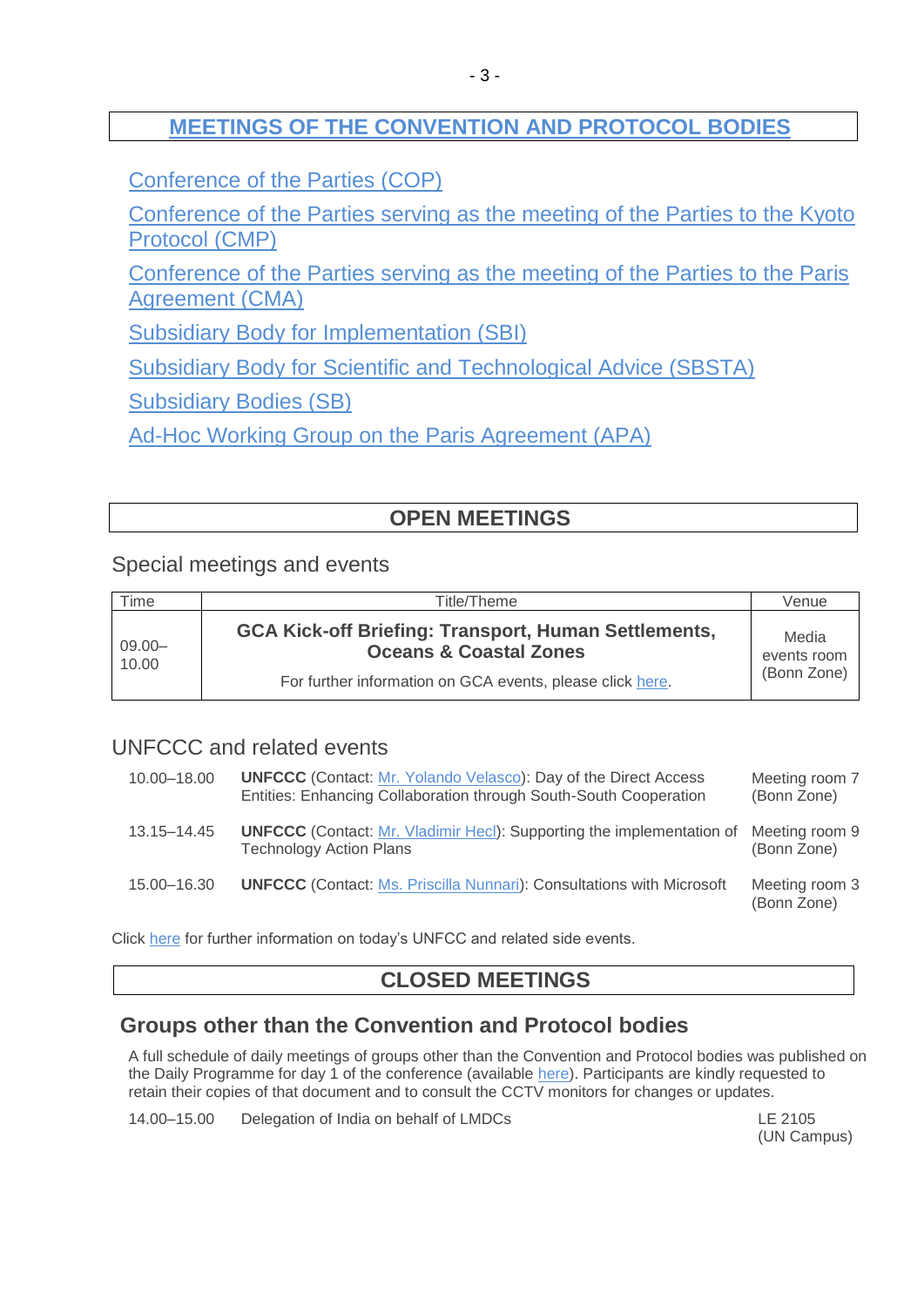### **Meetings of observer organizations**

<span id="page-3-0"></span>A full schedule of daily meetings of observer organizations was published on the Daily Programme for day 1 of the conference (available [here\)](http://unfccc.int/resource/docs/2017/cop23/OD/od01.pdf). Participants are kindly requested to retain their copies of this document, and to consult the CCTV monitors for changes or updates.

# **FORTHCOMING MEETINGS AND EVENTS**

### **COP 23 Special Event - Global Renewable Energy Forum 2017**

Sunday, 12 November

09.30-17.30

Hotel Koenigshof, Adenauerallee 9, 53111 Bonn, Germany

The COP 23 Special Event - Global Renewable Energy Forum 2017 provides added value to the COP 23 policy discussions by: 1) Engaging and informing an international audience on state-of-the-art, energy transition applications and policies in two key sectors: Transport (e.g., strategy roadmaps, electric vehicles, batteries, 'mobility as a service', and diesel phase out policies) and Innovative, Integrated Systems (e.g., smart cities, heating and cooling); 2) highlighting the link between land, renewable energy, and climate change; and 3) showcasing innovative ways for enabling energy access in the Global South.

For further information on the event, please click [here.](https://twitter.com/GREF2017?lang=de)

Organizer: Embassy of the Republic of Korea, Bonn Office (contact: Mr. [Jamil Balga\)](mailto:energie_bonn@mofa.go.kr)

Co-organizers: UNFCCC, the German Federal Ministry for the Environment, Nature Conservation, Building and Nuclear Safety, and the Ministry of Economic Affairs, Innovation, Digitalization and Energy of the German State of North Rhine-Westphalia.

Registration:<https://goo.gl/forms/SoUA6aGxnHdpbrju1>

# **ANNOUNCEMENTS**

#### **Join a COP 23 on-site sustainability tour!**

Join an on-site sustainability tour at the Bonn Zone guided by a COP 23 volunteer and learn about selected sustainability aspects of the conference. Meeting point for the walking tours is at the Bonn Zone Information Desk at 11.00 each day (except Sunday, 12 November).

This is not a media tour hence the information shared by the guide must not be quoted. Comprehensive information on the sustainability of COP 23 is available [here.](https://cop23.unfccc.int/cop-23/sustainable-conference)

#### **CAN Party**

The traditional NGO party, organized by CAN International, will take place on Saturday, 11 November 2017 from 21.00–05.00 at "La Redoute" in [Kurfürstenallee 1, 53177 Bonn -](https://www.google.com/maps/place/Redoute+Bonn+GmbH/@50.6816104,7.1508986,17z/data=!3m1!4b1!4m5!3m4!1s0x47bee471cbb33b1f:0x3ddc1a8522065ade!8m2!3d50.6816104!4d7.1530873) Bad Godesberg.

All conference participants are invited. Please do not forget your conference badge as this is needed for entrance. Participants accredited for only week two need to show their accreditation letter upon arrival to the security check.

22.00 - CONCERT by Makeda and Steal a Taxi

Reminder: The CAN Party has a **zero-tolerance policy against all forms of harassment**.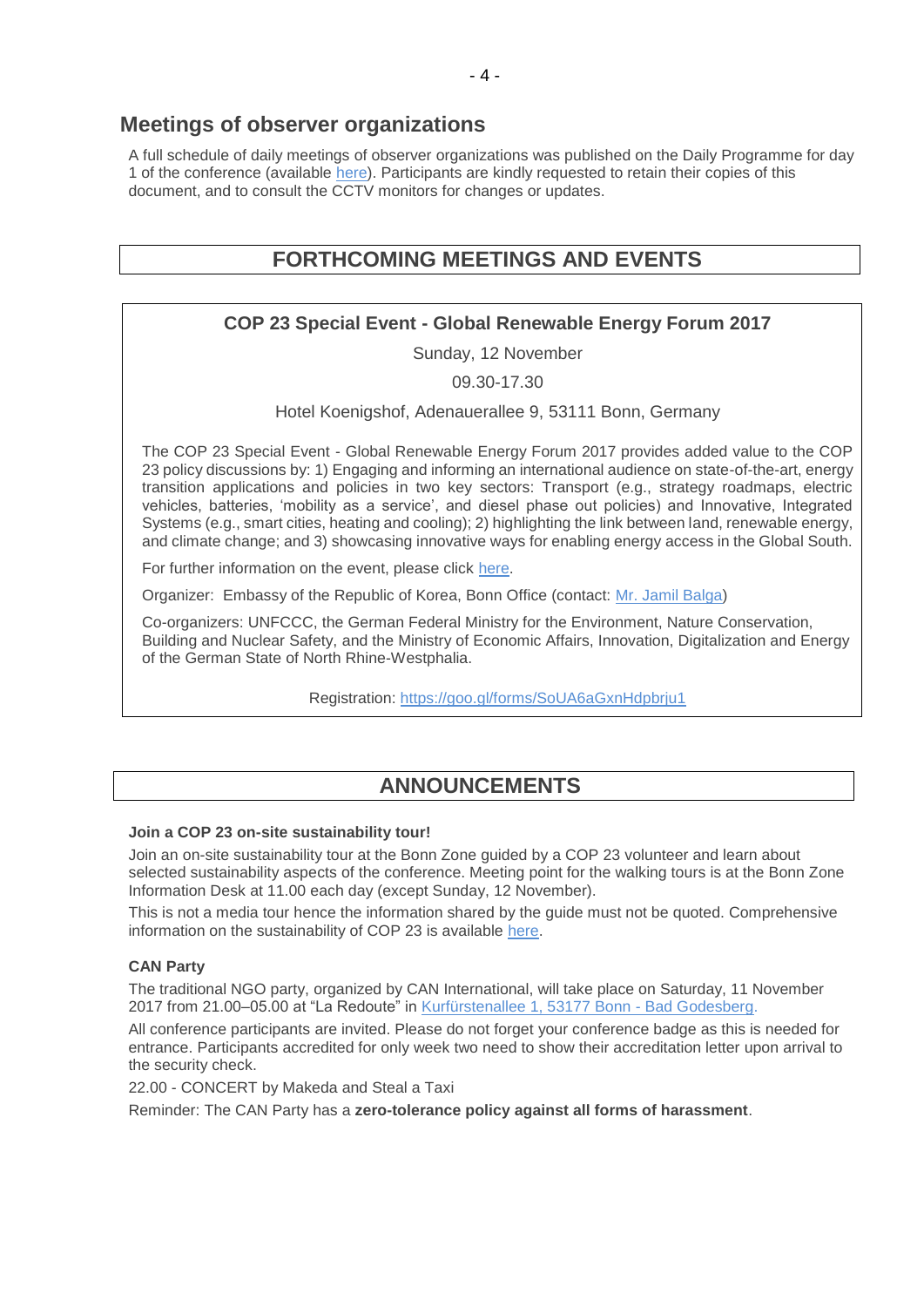#### **Drinking water and free distribution of reusable bottles**

Water dispensers available throughout the conference venue may be used with reusable bottles that will be distributed to all registered participants free of charge at the Information Desks at the Bula and Bonn Zones.

#### **Exhibition "Beethoven and Nature"**

On the occasion of COP 23, the Beethoven Museum Bonn presents the special exhibition "In the open air - Beethoven and Nature". The exhibition focuses on an essential aspect of the composer's life - Beethoven's relation to nature - and explores the role of nature in the life and work of the Bonn-born composer.

Please click [here](https://www.beethoven-haus-bonn.de/page/Visit#temporary_exhibitions) for further information on the exhibition and the Beethoven Museum Bonn.

#### **Richard Kinley Gallery – archival exhibition "The UNFCCC story"**

The archival exhibition "The UNFCCC Story" in the Richard Kinley Gallery (Bula Zone 2 – AH Entrance H-107) presents the history of intergovernmental climate change negotiations and the role of the UN Climate Change secretariat through original documents, artefacts, rare photographs and video. The exhibition is open to all COP 23 participants with Bula Zone badges.

Curator [Jessica Bushey](mailto:jbushey@unfccc.int) will be providing daily tours of the exhibition from November 6 to November 17, during open hours 10.00–18.00.

For further information, please check [/KinleyGallery](https://www.instagram.com/KinleyGallery/) on Instagram and [#KinleyGallery](https://twitter.com/hashtag/KinleyGallery?src=hash) on Twitter.

#### **Service quality survey on the COP 23 meetings**

In an ongoing effort to improve UN conference organization, the Division of Conference Management (DCM) of the United Nations Office at Geneva has prepared a survey for our meeting. All conference participants are invited to take the survey concerning the quality of conference services provided at COP 23 via [this link.](http://conf.unog.ch/dcmsurvey)

The secretariat encourages all delegates and attendees to participate in the survey as it will only take approximately 5 minutes. Your feedback on the quality of conference servicing at this meeting is important to DCM in their efforts to provide more efficient and effective meetings services

#### **Free childcare offered by the City of Bonn for children of COP 23 delegates and UNFCCC staff**

The children of the delegates and UNFCCC staff who come to participate in and support COP 23 are invited to visit the municipal children's and youth club "Quasi", located opposite the Bonn Zone entrance at Rheinaue Park.

Children and youngsters aged 6 through 14 are welcomed the club on weekdays any time between 9.00 to 16.30, where childcare specialists (German-speaking) offer lots of leisure activities and will be happy to look after them. The children and youngsters can also buy a snack around lunchtime for a small fee. Please note that the number of slots is limited. As long as slots are available, children may also be registered for a visit on the same day.

#### **Live Music @ Bonn Zone**

Don't miss the free live concerts in the Bonn Zone, starting at 19.00 on November 14 and 16 on the Stage in the Exhibition area!

#### **Rotary Club Bonn - international lunch**

The Rotary Club Bonn International and the Rotary Club Bonn-Rheinbogen request the pleasure of all Rotarians for lunch on Sunday, 12 November at 12.30 in the Café in Haus der Geschichte. The address is Willy-Brandt-Allee 14, 53113 Bonn. The Café is approximately 9 minutes walk from the World Conference Center Bonn, and 3 minutes walk from tram stop Heussallee/Museumsmeile.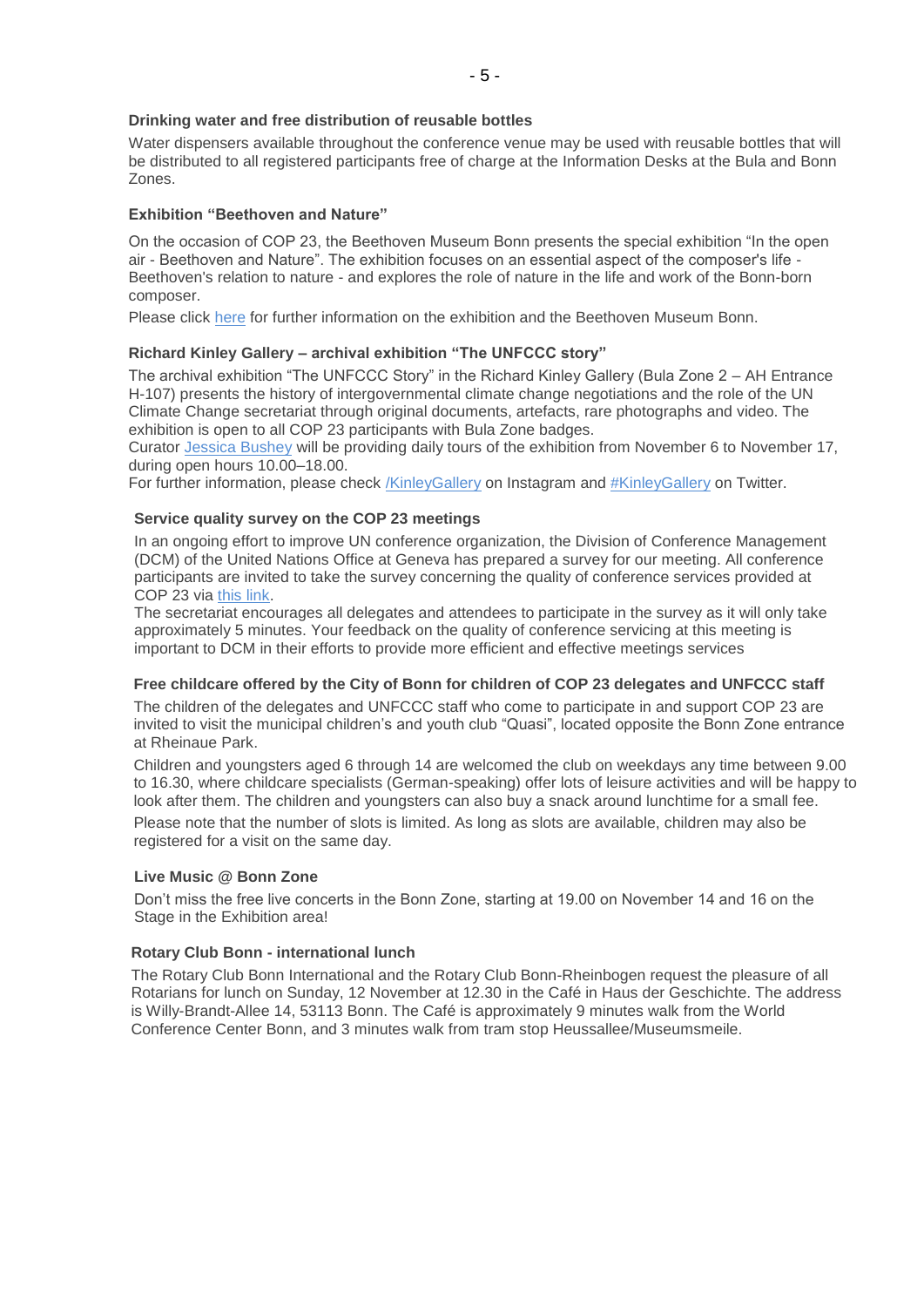#### **REMINDER - Special concert performed by the Beethoven Orchestra Bonn**

On the occasion of COP 23, it is the pleasure and privilege of the German Federal Foreign Office and the City of Bonn to invite to a special concert performed by the Beethoven Orchestra Bonn preceded by a reception, on Tuesday, 14 November 2017, at 19.00 in the Oper Bonn.

Invitations to Parties, IGOs and UN agencies will be distributed as of Wednesday, 8 November 2017 from 10.00 to 17.00 at the Information Desk in the Bula Zone 1. We kindly request National Focal Persons and Designated Contact Persons to pick up the invitations for their delegations.

A shuttle bus service will be provided as of 18.15 between the conference centre and Oper Bonn. More detailed information is enclosed in the invitation.

#### **REMINDER – Submission of Credentials**

Parties are reminded that the credentials of representatives of Parties, as well as the names of alternate representatives and advisers, shall be submitted to the secretariat no later than 24 hours after the opening of COP 23/CMP 12/CMA 1.2.

Parties are asked to submit their duly signed original credentials as soon as possible. Credentials must be submitted only at the Information Desk in Bula Zone 1 of the conference venue. No other office or authority of the secretariat or the host country has been designated to receive credentials.

The list of Parties that have submitted credentials are updated daily and posted [here.](http://unfccc.int/2860.php)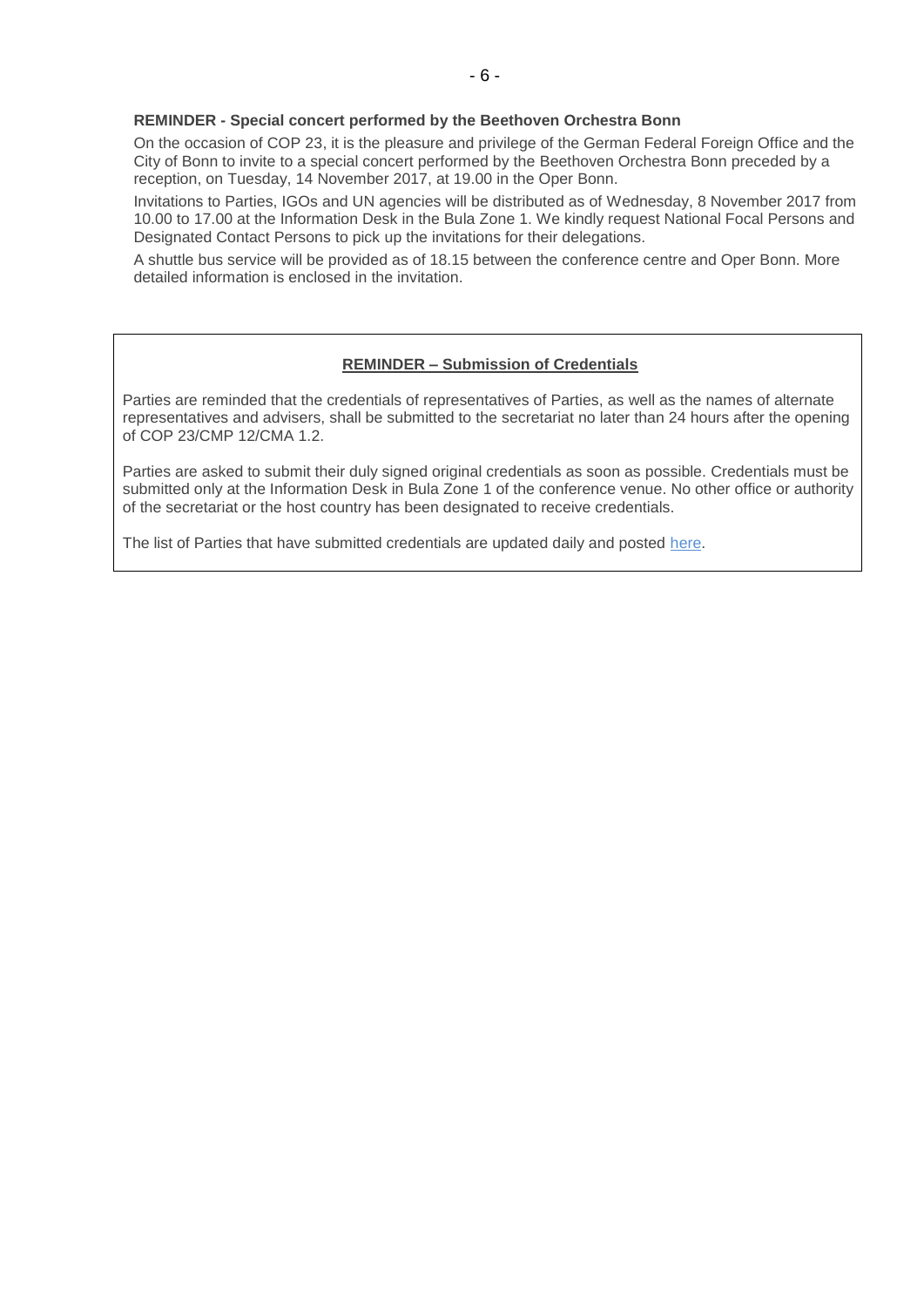# **USEFUL INFORMATION**

### **Election of officers of bodies under the Convention, the Kyoto Protocol and the Paris Agreement**

Please consult the [UNFCCC elections website](http://unfccc.int/6558.php) for the latest information on the elections to be held during the 2017 Bonn Climate Change Conference.

### **Centralized conference calendar**

The UNFCCC secretariat hosts a centralized conference calendar that provides a real-time overview of all meetings and events in both conference zones as well as of all outside events held in/around Bonn and the Bonn-Cologne region. Click [here](https://cop23.unfccc.int/calendar) to access the COP 23 calendar.

#### **Side events and exhibits**

The [schedule of side events](https://seors.unfccc.int/seors/reports/events_list.html?session_id=COP23) and a [list of the exhibits](https://seors.unfccc.int/seors/reports/exhibits_list.html?session_id=COP23) is available in electronic form only. Please consult the CCTV monitors for changes or updates. Side events and exhibits are both located in the "Bonn Zone".

The side events are organized under the common theme "Accelerating implementation of the Paris Agreement" and are clustered in three categories: Enhancing ambition, Promoting implementation, and Providing support to developing countries.

The side events are broadcast live on [YouTube](https://www.youtube.com/channel/UCSbUPgmmKUTzRmspKM9DpuQ?view_as=subscriber) through Google Hangouts On Air. Online audiences can listen in, watch the presentations and pose questions to the panel.

### **Other events and activities**

Information on today's other events (*non-official side events inside (i.e, national pavilions) and outside the conference premises)* and publicity activities/media actions during the day are available [here.](https://seors.unfccc.int/seors/reports/events_list.html?session_id=CEvents)

### **Climate Change Resources Corner (CCRC)**

Parties and admitted observer organizations without an exhibit are welcome to display their visual electronic materials (videos, slideshows, etc.) on the CCRC screens, located in the side events and exhibits hall. To make use of this option, please send a request to [<see@unfccc.int>](mailto:see@unfccc.int).

### **Press briefings**

The live daily schedule of press briefings is available [here.](https://grandreserva.unfccc.int/grandreserva/public/schedule?time=2017%2F11%2F11&conference_id=70&meeting_type=145&body=&webcast=0) Please consult the CCTV monitors for changes or updates.

### **Web coverage and daily reports of the conference**

The following organizations kindly provide daily web coverage, daily reports and a summary and analysis of the COP 23/CMP 13 meetings on their webpages:

[TWN](https://twnetwork.org/meeting/bonn-climate-change-conference-nov-2017) (by TWN) [ECO](http://www.climatenetwork.org/event/cop-23) (by CAN) [ENB](http://enb.iisd.org/climate/cop23/) (by IISD)

# **Document Services**

Participants will be able to access and read documents prepared for and during the session in the following ways:

### **Electronically**

• via the [UNFCCC](http://unfccc.int/meetings/bonn_nov_2017/meeting/10084/php/view/documents.php#c) website

- **Print**
- by requesting printed copies at the Documents **Counter**
- via the "Negotiator App", available in the [Google](https://play.google.com/store/apps/details?id=unfccc.negotiator) and [iTunes](https://itunes.apple.com/app/negotiator/id568085923?ls=1&mt=8) stores

### **List of participants**

The provisional list of registered participants (COP23.PLOP) is available [here](http://unfccc.int/resource/docs/2017/cop23/eng/PLOP.pdf). Amendments should be given to Ms. Eva Kulage at the registration counter or, preferably, sent by email to [<ekulage@unfccc.int>](mailto:ekulage@unfccc.int) by noon, at the latest, on Wednesday, 15 November 2017.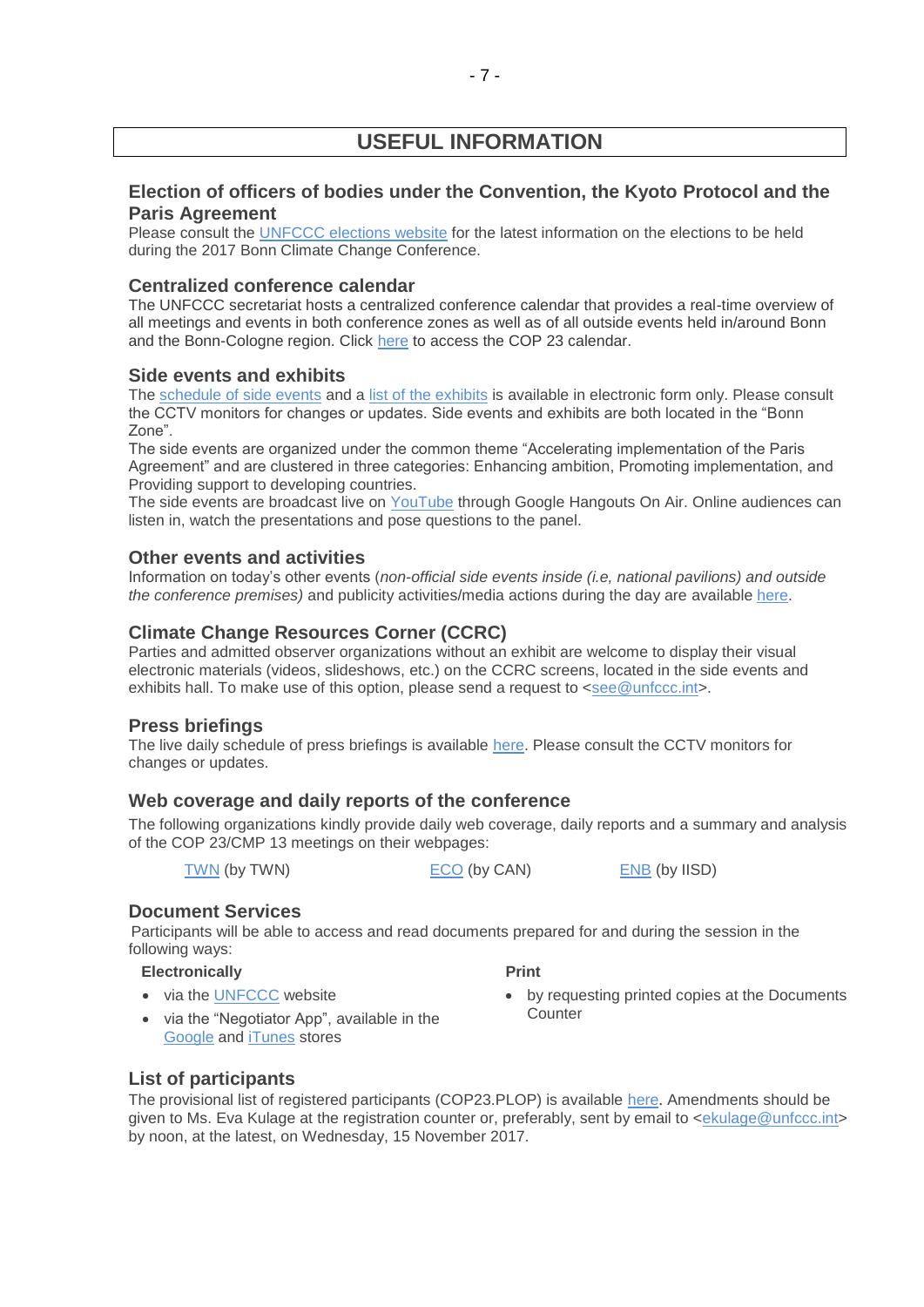#### **List of speakers for the high-level segment**

The provisional speakers list for the high-level segment is available [here.](file://///PPSFILER01/DOCUMENTS/DAILY%20PROGRAMMES/COP%2023%20Bonn/The%20provisional%20speakers%20list%20for%20the%20high-level%20segment%20is%20available%20on%20the%20UNFCCC%20website%20at%20the%20following%20https:/cop23.unfccc.int/cop23/high-level-segment) Please submit corrections to [<copprotocol@unfccc.int](mailto:copprotocol@unfccc.int)>.

#### **Logistical information**

Logistical information can be found on the [COP 23 Information Hub](http://newsroom.unfccc.int/cop23bonninformationhub/) and on the [information for](https://cop23.unfccc.int/info-a-z)  [participants web](https://cop23.unfccc.int/info-a-z) page, including on the following: venue maps, transportation, availability of meeting rooms, media centre and press facilities, facilities for observer organizations, prayer rooms, distributing publications, lost and found, etc.

### **Transportation**

The Bonn region is well connected through public transportation, with trains, metros/ trams and buses running at short intervals. By courtesy of the State of North-Rhine Westphalia and the German Federal Government, transportation by bus, tram, metro and regional trains (RB, RE) will be free of charge in Bonn, Cologne and in-between, including the Ahr valley ("expanded VRS area"), for all registered participants in the two-week sessional period.

Detailed information on public transportation to and the shuttle service on the conference site can be found [here.](http://newsroom.unfccc.int/cop23bonninformationhub/cop23-information-hub-accommodation-and-transport/)

#### **Medical and security emergencies**

For medical emergencies, please contact the Medical Centre, located in the emergency room in the corridor opposite to the restaurant area of Bula Zone 3.

**On-site first aid:** +49 228 9267 - 3997 / 3998 / 3999

For other emergencies, please contact United Nations security staff (wearing either a United Nations uniform or an armband), the information desk on the ground floor of the main building, or call:

**On-site Security Duty Officer:** +49 228 9267 - 3997 / 3998 / 3999

Outside the premises of the World Conference Center Bonn, call the following numbers for assistance

**Police: 110 Emergency doctor / ambulance: 112 Fire brigade: 112**

### **Zero tolerance towards harassment**

The UNFCCC secretariat and COP 23 organizers have a zero tolerance for any form of harassment, including sexual harassment, and will deal with such complaints promptly. We encourage reporting of any incident either directly to any badged UN Department of Safety and Security (UNDSS) officer or by calling UNDSS at +49 228 926 73999 at any time. For incidents in the Bonn Zone, participants may also call +49 172 2027040.